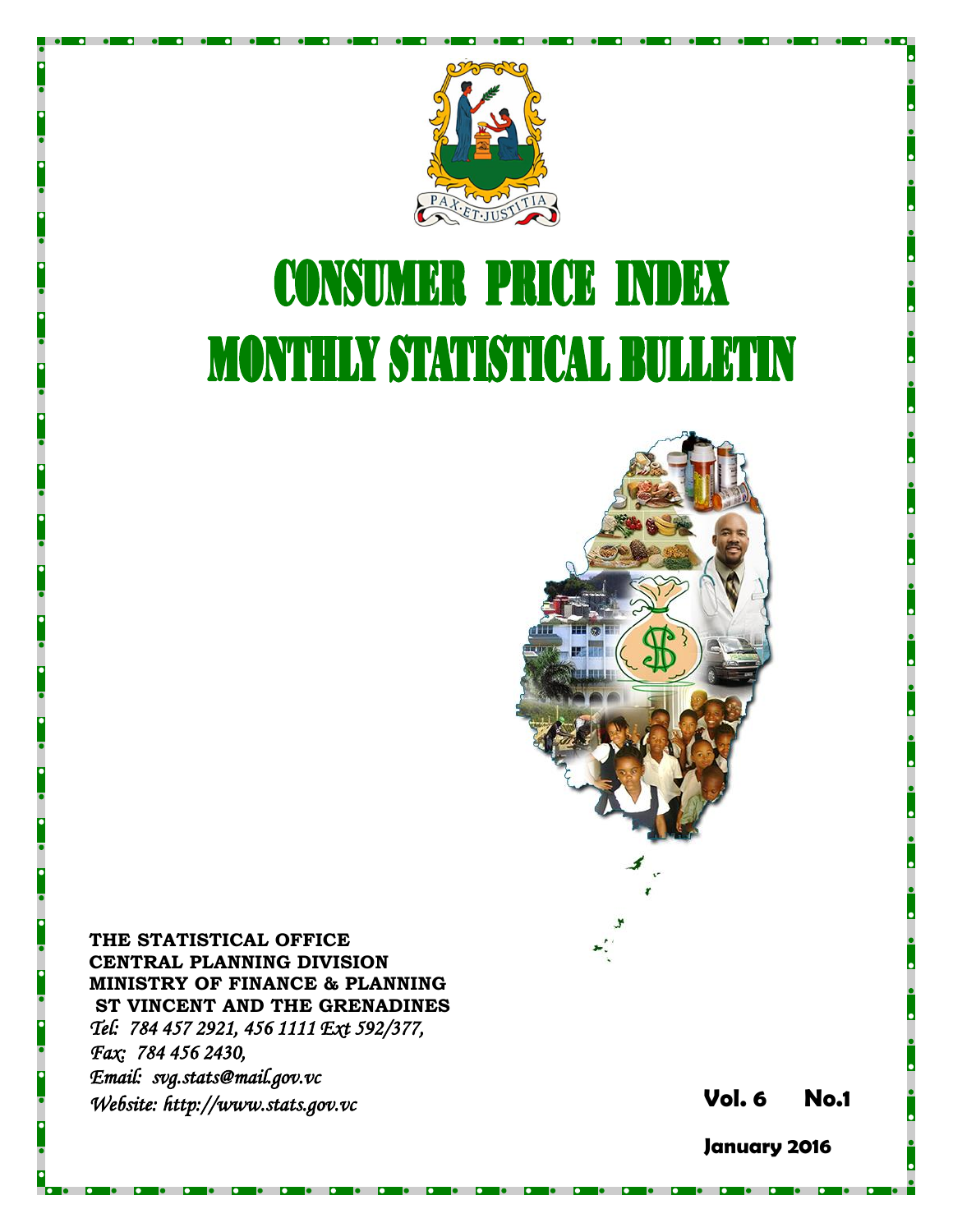## **TABLE OF CONTENTS**

## **Page No.**

|                | Analysis $-$                                                                      | 1              |
|----------------|-----------------------------------------------------------------------------------|----------------|
|                |                                                                                   |                |
| Table No.      |                                                                                   |                |
| 1              | <b>Average Retail Price of Selected Items</b>                                     | 3              |
| $\overline{2}$ | Average Retail Price of Selected Items JANUARY 2016 compared<br>With JANUARY 2015 | $\overline{4}$ |
| 3              | The Consumer Price Index by main groups                                           | 8              |
| $\overline{4}$ | The Consumer Price Index contribution to change by Groups                         | 10             |
| 5              | Monthly Items by Group                                                            | 11             |
| Chart No.      |                                                                                   |                |
|                | 1 COICOP Percentage Change for the Month of JANUARY 2016                          | 9              |

\* \* \*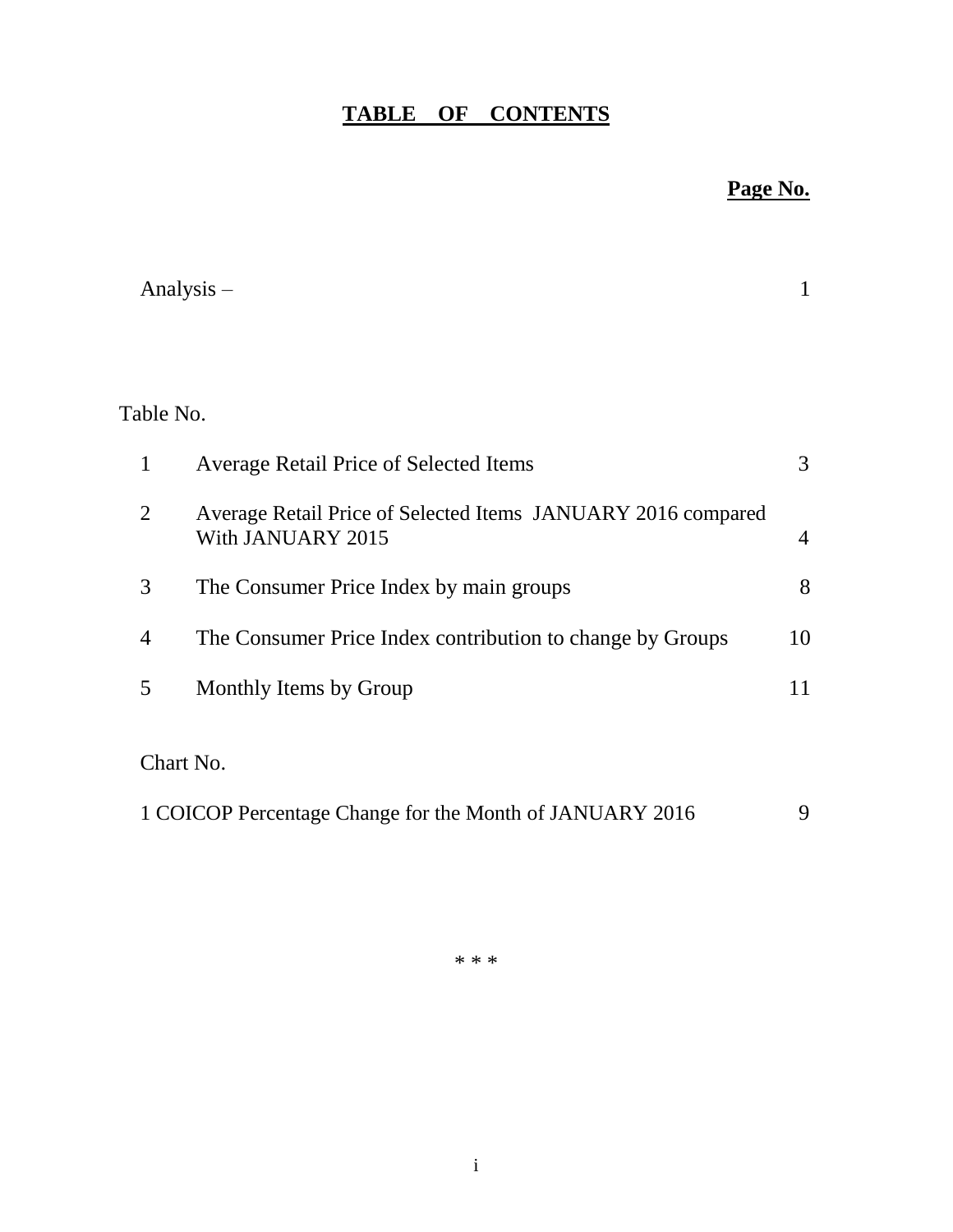### **JANUARY 2016**

The consumer price index declined by 0.4 percent for the month of January 2016. The "All Items" index was registered at 104.7 for the month of January 2016 compared to 105.1 for the month of December 2015. The "point-to-point" inflation rate was recorded as negative 2.6 percent.

Four (4) groups recorded increases during the month: "Clothing and Footwear" (1.5), "Alcoholic Beverages, Tobacco & Narcotics" (1.1 percent), "Recreation and Culture" (0.7 percent) and "Furnishings, Household Equipment & Household Maintenance" (0.3 percent). Six (6) groups recorded decreases during the month: "Education" (1.5 percent), "Health" (1.2 percent), "Transport" (1.0 percent), "Housing, Water, Electricity, Gas and other Fuels" (0.8 percent), "Restaurants and Hotels" (0.3 percent) and "Food and Non-Alcoholic Beverages" (0.1 percent). Two (2) groups remained unchanged, "Communication" and "Miscellaneous Goods and Services".

The index for "Clothing and Footwear" grew by 1.5 percent due to an increase in the price for men's footwear (32.1 percent), women's dress pants (27.3 percent) and men's jeans (25.0 percent).

The increase in the "Alcoholic Beverages, Tobacco & Narcotics" group index resulted from an increase in the prices for brandy (5.0 percent), wine - imported (4.3 percent), cigarettes (3.2 percent), beer (2.2 percent) and whiskey (1.7 percent).

Similarly, the increase of 0.7 percent in the group index for "Recreation and Culture" is attributed mainly to an increase in the price for a bicycle (40.0 percent).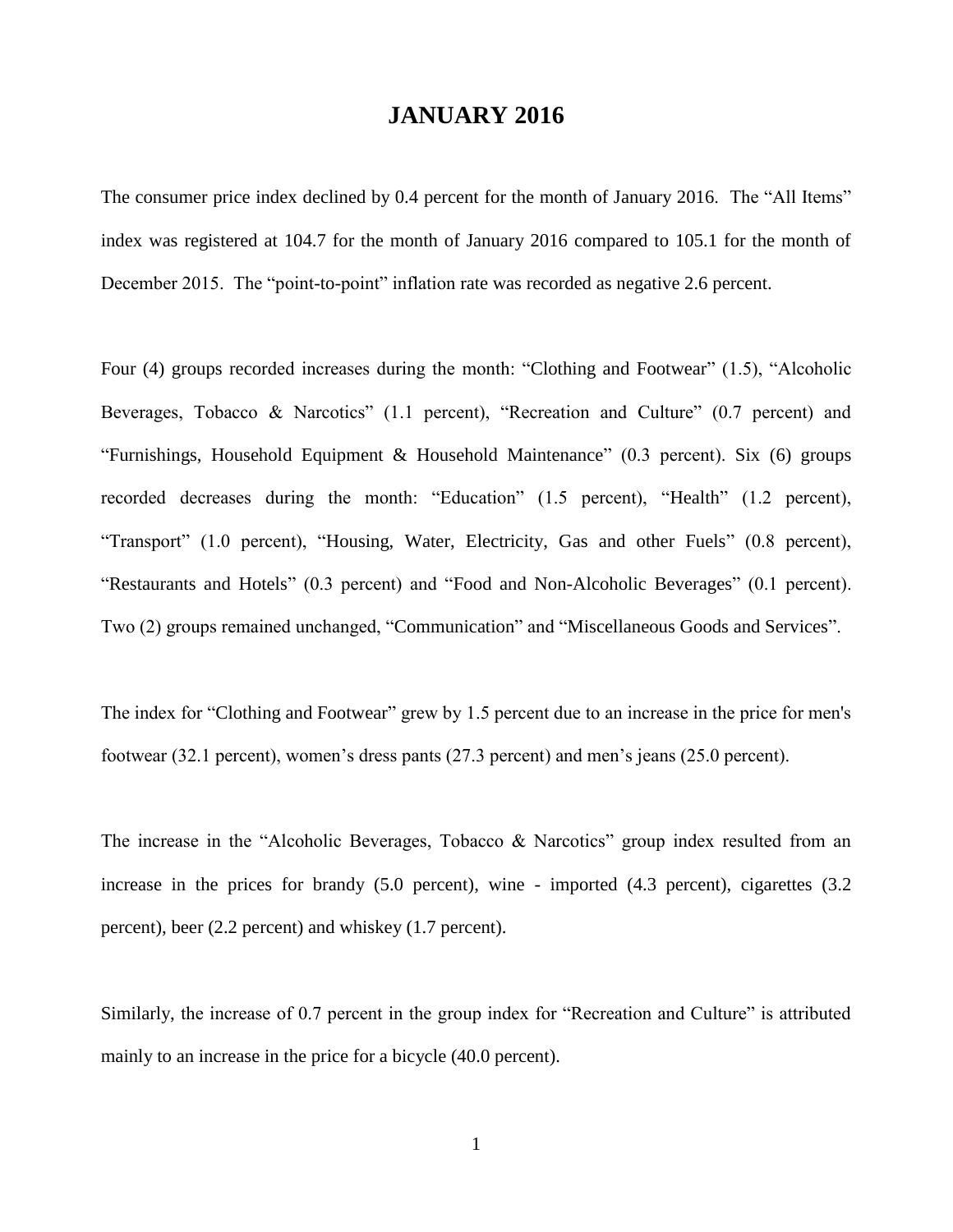The index for the group "Furnishings, Household Equipment and Household Maintenance" recorded an increase of 0.3 percent as a result of increases in the prices for an electric fan (64.0 percent), sheets (40.0 percent), frying pan (22.0 percent) and a dining set (4.4 percent).

Lower prices for tuition fees for foreign education at the following faculties: Humanities and Education (6.4 percent), Pure and Applied Sciences (1.8 percent) and Social Sciences (0.5 percent) led to the decline in the "Education' index (0.5 percent).

The "Transport" index declined by 1.0 percent as a result of lower prices for passenger airfare from St Vincent and the Grenadines to London (23.6 percent) and Trinidad and Tobago (12.3 percent) as well as spark plugs (11.6 percent), oil filters (8.0 percent) and petrol (4.6 percent.

Similarly, the group index for "Housing, Water, Electricity, Gas and Other Fuels" decreased by 0.8 percent as a result of decreases in the prices of electricity (4.5 percent) and kerosene oil (8.2 percent).

Meanwhile, the decline in the "Food and Non-Alcoholic Beverages" index is attributed to a decrease in prices for several food items, namely: cabbages (21.6 percent), cinnamon (18.0 percent), turkey - necks (13.2 percent), grapefruit juice (12.0 percent), chicken - necks (7.4 percent), tomatoes (7.2 percent), cornmeal (6.5 percent), oranges (5.7 percent) and cheddar cheese (4.4 percent).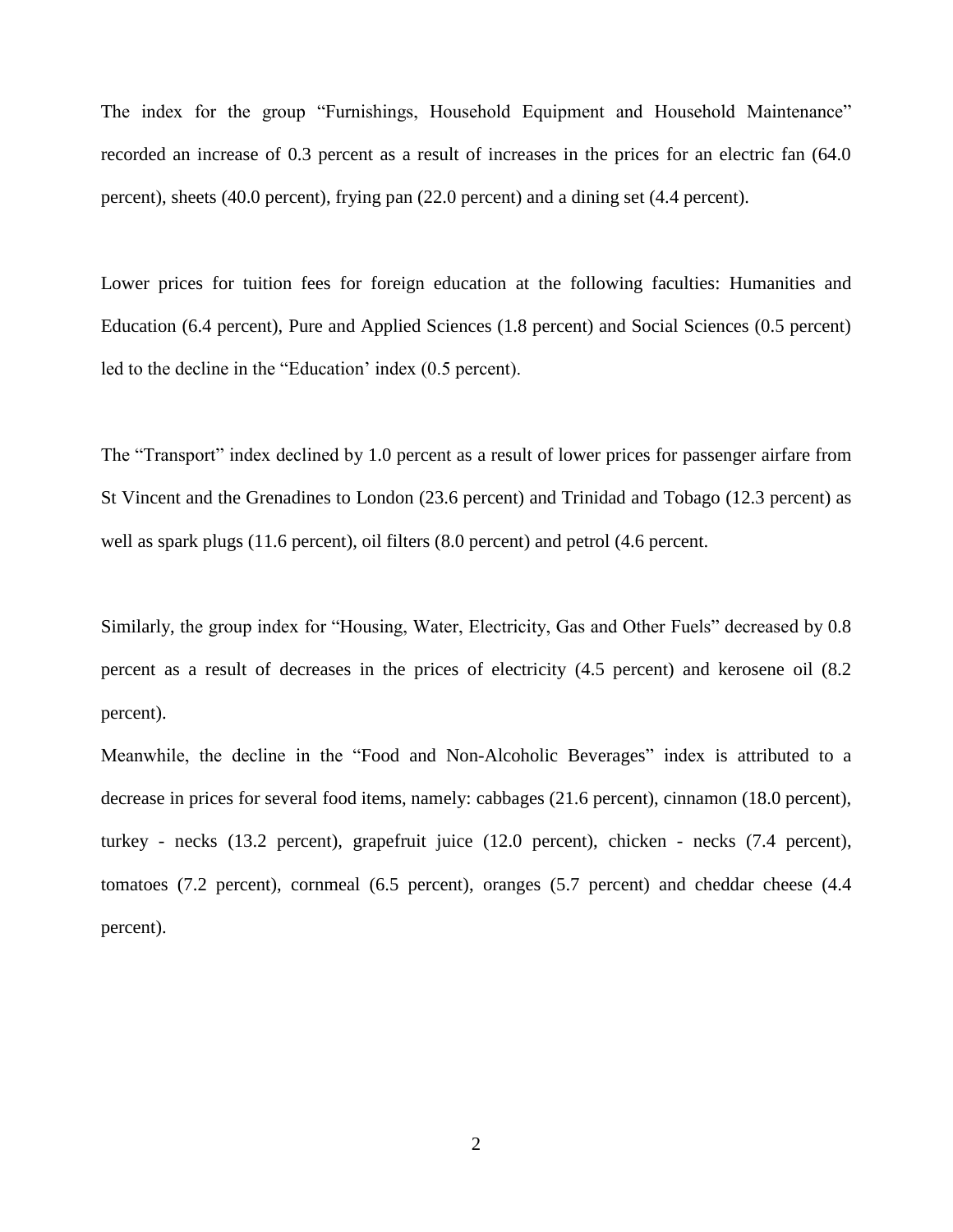#### **TABLE 1 AVERAGE RETAIL PRICE OF SELECTED ITEMS**

|                                        | <b>UNIT</b>     | <b>AVERAGE PRICE</b> | <b>CHANGE</b>   | <b>PERCENTAGE</b>  |                    |
|----------------------------------------|-----------------|----------------------|-----------------|--------------------|--------------------|
| <b>ITEMS</b>                           | OF              | EC\$                 |                 | IN                 | <b>CHANGE</b>      |
|                                        | <b>QUANTITY</b> | <b>JANUARY</b>       | <b>DECEMBER</b> | <b>PRICE</b>       | IN                 |
|                                        |                 | 2016                 | 2015            |                    | <b>PRICE</b>       |
| <b>INCREASED</b>                       |                 |                      |                 |                    |                    |
| <b>Brandy</b>                          | 750ml bottle    | 45.38                | 43.32           | 2.06               | 4.76               |
| Wine - Imported                        | 750ml bottle    | 19.25                | 18.45           | 0.80               | 4.34               |
| Whiskey                                | 750ml bottle    | 104.39               | 102.65          | 1.74               | 1.70               |
| Beer                                   | 280ml bottle    | 4.61                 | 4.51            | 0.10               | 2.22               |
|                                        |                 | 3.86                 | 3.74            | 0.12               | 3.21               |
| Cigarettes                             | 10 pack         |                      | 5.06            |                    |                    |
| Womens' Underwear                      | Each            | 7.95                 |                 | 2.89               | 57.11              |
| Men's Jeans                            | Size 30         | 49.95                | 39.95           | 10.00              | 25.03              |
| <b>Women's Dress Pants</b>             | Size 13/14      | 70.00                | 55.00           | 15.00              | 27.27              |
| Men's Footwear                         | Pair            | 145.00               | 109.78          | 35.22              | 32.08              |
| Dining Set                             | 5 Pcs           | 1662.61              | 1592.62         | 69.99              | 4.39               |
| <b>Sheets</b>                          | Double          | 125                  | 88.8            | 35.22              | 39.66              |
| <b>Electric</b> Fan                    | 18 inches       | 140.00               | 110             | 69.99              | 63.63              |
| Frying Pan                             | 8 inches        | 49.95                | 40.95           | 9.00               | 21.98              |
| Dominoes                               | 28 pcs          | 38.95                | 20.00           | 18.95              | 94.75              |
| Bicycle                                | 1 speed         | 350.00               | 250.00          | 100.00             | 40.00              |
| <b>DECREASED</b>                       |                 |                      |                 |                    |                    |
| Chicken - necks                        | Lb              | 1.62                 | 1.75            | $-0.13$            | $-7.43$            |
| Turkey - necks                         | Lb              | 2.69                 | 3.10            | $-0.41$            | $-13.23$           |
| Cheddar cheese                         | Lb              | 12.51                | 13.08           | $-0.57$            | $-4.36$            |
| Oranges                                | Lb              | 3.30                 | 3.50            | $-0.20$            | $-5.71$            |
| Cabbages                               | Lb              | 3.08                 | 3.93            | $-0.85$            | $-21.63$           |
| Tomatoes                               | Lb              | 5.52                 | 5.95            | $-0.43$            | $-7.23$            |
| Cornmeal                               | Lb              | 2.29                 | 2.45            | $-0.16$            | $-6.53$            |
| Cinnamon                               | Lb              | 24.40                | 29.77           | $-5.37$            | $-18.04$           |
| Grapefruit Juice                       | 19oz tin        | 7.18                 | 8.16            | $-0.98$            | $-12.01$           |
| Electricity                            | 140KWH          | 98.99                | 103.66          | $-4.67$            | $-4.51$            |
| Kerosene                               | Gallon          | 8.33                 | 9.07            | $-0.74$            | $-8.16$            |
| Dermatologist Fee                      | Per visit       | 40.00                | 50.00           | $-10.00$           | $-20.00$           |
| <b>Spark Plug</b><br>Oil Filter        | Each            | 11.04                | 12.49           | $-1.45$            | $-11.61$           |
| Petrol                                 | Each<br>Gallon  | 28.53<br>10.30       | 31.00<br>10.80  | $-2.47$<br>$-0.50$ | $-7.97$<br>$-4.63$ |
| Passenger Airfares from St Vincent to: |                 |                      |                 |                    |                    |
| Trinidad                               | 1-Way           | 402.98               | 459.68          | $-56.70$           | $-12.33$           |
| London                                 | Month           | 3766.20              | 4932.30         | $-1166.10$         | $-23.64$           |
| Accomodation - Halls of Residence:     |                 |                      |                 |                    |                    |
| Mona - single room                     | Semester        | 2193.34              | 2781.50         | $-588.16$          | $-21.15$           |
| St. Augustine - single room            | Semester        | 2310.48              | 2855.00         | $-544.52$          | $-19.07$           |
| Tuition Fee for Foreign Education:     |                 |                      |                 |                    |                    |
| <b>Social Sciences</b>                 | Annual          | 7556.02              | 7593.75         | $-37.73$           | $-0.50$            |
| Humanities and Education               | Annual          | 4771.89              | 5099.73         | $-327.84$          | $-6.43$            |
| Pure and Applied Science               | Annual          | 5806.41              | 5910.81         | $-104.40$          | $-1.77$            |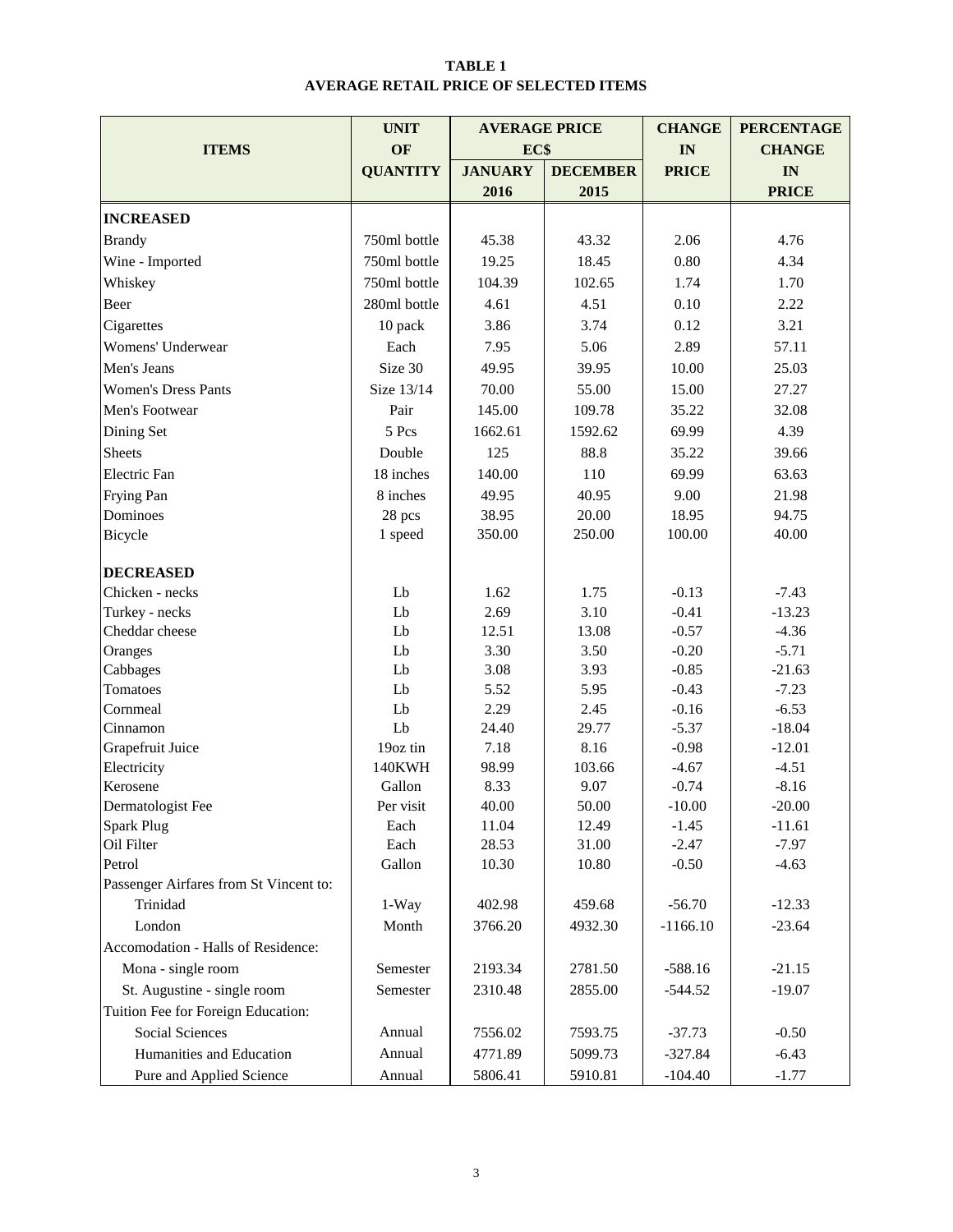#### **TABLE 2 AVERAGE RETAIL PRICE OF SELECTED ITEMS JANUARY 2016 COMPARED WITH JANUARY 2015**

|                                       | <b>UNIT</b>     |                | <b>AVERAGE</b> | <b>CHANGE</b> | <b>PERCENTAGE</b> |
|---------------------------------------|-----------------|----------------|----------------|---------------|-------------------|
| <b>ITEMS</b>                          | OF              | EC\$           |                | IN            | <b>CHANGE</b>     |
|                                       | <b>QUANTITY</b> | <b>JANUARY</b> | <b>JANUARY</b> | <b>PRICE</b>  | IN                |
|                                       |                 | 2016           | 2015           |               | <b>PRICE</b>      |
|                                       |                 |                |                |               |                   |
| FOOD AND NON-ALCOHOLIC                |                 |                |                |               |                   |
| <b>BEVERAGES</b>                      |                 |                |                |               |                   |
| Beef - Fresh                          | Lb.             | 8.00           | 8.00           | 0.00          | 0.00              |
| Chicken - Whole                       | Lb.             | 6.07           | 6.27           | $-0.20$       | $-3.19$           |
| Chicken - Leg Quarters                | Lb.             | 2.11           | 2.87           | $-0.76$       | $-26.48$          |
| Chicken - Backs                       | Lb.             | 1.63           | 1.66           | $-0.03$       | $-1.81$           |
| Chicken - Wings                       | Lb.             | 4.72           | 5.06           | $-0.34$       | $-6.72$           |
| <b>Turkey Wings</b>                   | Lb.             | 3.20           | 3.85           | $-0.65$       | $-16.88$          |
| Fish - Fresh (Deep Sea)               | Lb.             | 9.00           | 9.00           | 0.00          | 0.00              |
| Fish - Fresh (Jacks)                  | Lb.             | 4.00           | 5.00           | $-1.00$       | $-20.00$          |
| Fish - Fresh (Robins)                 | Lb.             | 5.00           | 4.00           | 1.00          | 25.00             |
| <b>Chicken Franks</b>                 | 340 g Pk        | 5.29           | 5.28           | 0.01          | 0.19              |
| Luncheon Meat (pork)                  | 340 g           | 7.76           | 7.60           | 0.16          | 2.11              |
| Codfish                               | Lb.             | 14.81          | 14.55          | 0.26          | 1.79              |
| Cornflakes                            | 12 oz           | 12.98          | 12.76          | 0.22          | 1.72              |
| Pasta - Elbows                        | 340 g           | 4.21<br>4.62   |                | 0.41          | 9.74              |
| Milk - Evaporated                     | 410g Tin        | 3.32<br>3.39   |                | $-0.07$       | $-2.06$           |
| Milk - Condensed                      | 397g Tin        | 3.29           | 3.54           | $-0.25$       | $-7.06$           |
| Bread-Small Loaf, white               | 5 Pk            | 1.99           | 1.99           | 0.00          | 0.00              |
| Bread - Large Sliced Pan Loaf (white) | Each            | 4.25           | 4.25           | 0.00          | 0.00              |
| Eggs                                  | Doz             | 9.39           | 8.79           | 0.60          | 6.83              |
| Orange Juice                          | 19 oz Tin       | 8.41           | 7.76           | 0.65          | 8.38              |
| Sugar - Brown (loose)                 | Lb.             | 1.35           | 1.42           | $-0.07$       | $-4.93$           |
| Sugar - White (loose)                 | Lb.             | 1.73           | 1.74           | $-0.01$       | $-0.57$           |
| Flour - Loose                         | Lb.             | 1.39           | 1.40           | $-0.01$       | $-0.71$           |
| Flour - Packaged (white)              | $2$ kg          | 6.75           | 6.75           | 0.00          | 0.00              |
| Flour - Packaged (wholewheat)         | 2 kg            | 7.39           | 7.39           | 0.00          | 0.00              |
| Rice - Loose                          | Lb.             | 1.78           | 1.78           | 0.00          | 0.00              |
| Rice - Package                        | $2\;{\rm kg}$   | 9.14           | 9.20           | $-0.06$       | $-0.65$           |
| <b>Bananas</b>                        | Lb.             | 1.34           | 1.31           | 0.03          | 2.29              |
| <b>Breadfruit</b>                     | Lb.             | 2.66           | 2.66           | 0.00          | 0.00              |
| Eddoes                                | Lb.             | 2.79           | 2.77           | 0.02          | 0.72              |
| Dasheens                              | Lb.             | 2.18           | 1.90           | 0.28          | 14.74             |
| <b>Sweet Potatoes</b>                 | Lb.             | 2.07           | 2.02           | 0.05          | 2.48              |
| Oranges                               | Each            | 0.79           | 0.73           | 0.06          | 8.22              |
| Tomatoes                              | Lb.             | 5.52           | 4.28           | 1.24          | 28.97             |
| Cooking Margarine                     | 445g Tub        | 7.85           | 7.90           | $-0.05$       | $-0.63$           |
| Vegetable Oil                         | Litre           | 10.70          | 10.54          | 0.16          | 1.52              |
| Powdered Chocolate                    | 300g Pk         | 10.65          | 10.46          | 0.19          | 1.82              |
| Hairoun Fruit Cocktail (not cold)     | 280 ml Bottle   | 2.31           | 2.26           | 0.05          | 2.21              |
| Vitamalt                              | 310 ml Bottle   | 5.64           | 5.60           | 0.04          | 0.71              |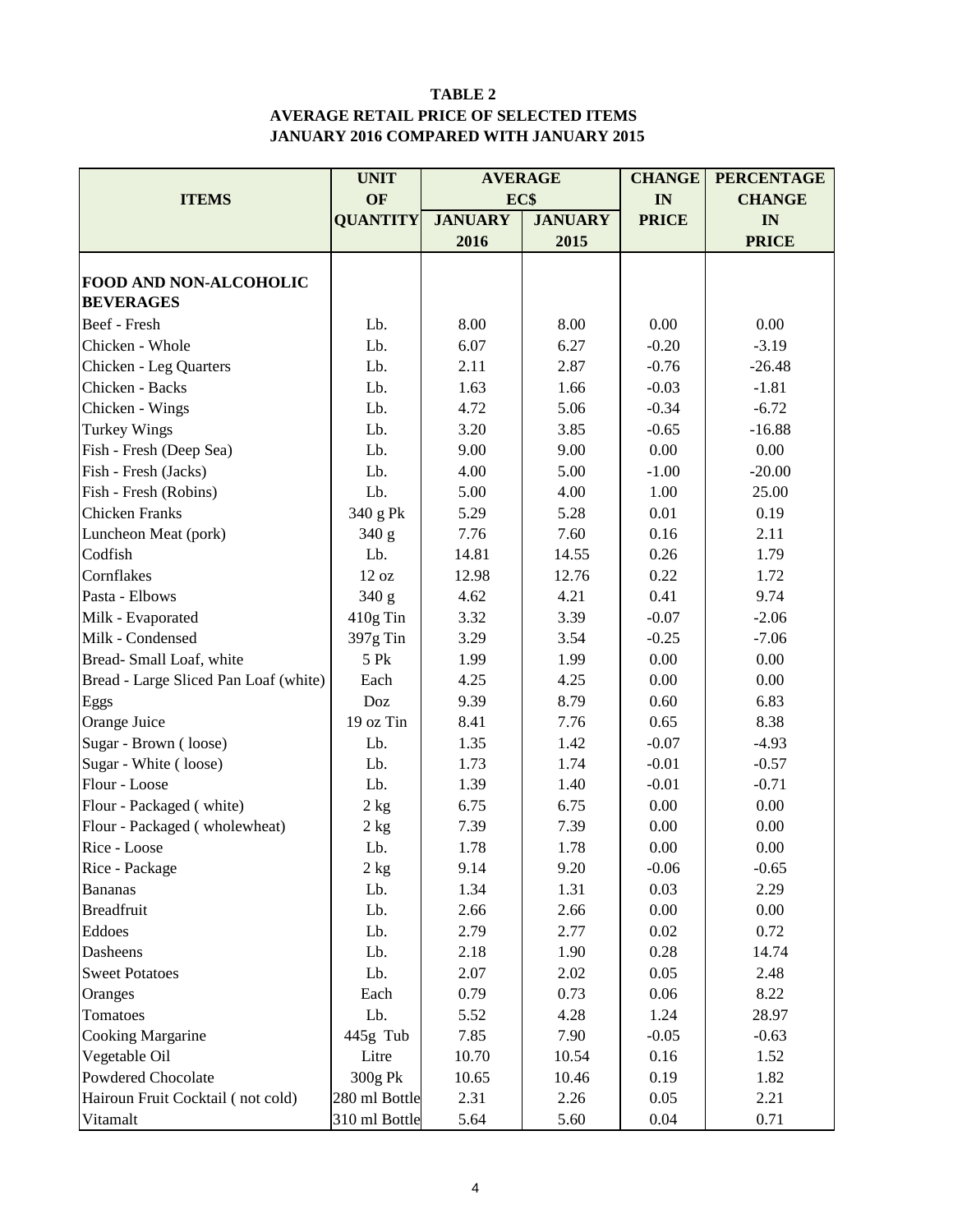#### **TABLE 2 Cont'd AVERAGE RETAIL PRICE OF SELECTED ITEMS JANUARY 2016 COMPARED WITH JANUARY 2015**

|                                               | <b>UNIT</b>     |                | <b>AVERAGE PRICE</b> | <b>CHANGE</b> | <b>PERCENTAGE</b> |
|-----------------------------------------------|-----------------|----------------|----------------------|---------------|-------------------|
| <b>ITEMS</b>                                  | OF              |                | EC\$                 | IN            | <b>CHANGE</b>     |
|                                               | <b>QUANTITY</b> | <b>JANUARY</b> | <b>JANUARY</b>       | <b>PRICE</b>  | IN                |
|                                               |                 | 2016           | 2015                 |               | <b>PRICE</b>      |
|                                               |                 |                |                      |               |                   |
| ALCOHOLIC BEVERAGES, TOBACCO                  |                 |                |                      |               |                   |
| <b>&amp; NARCOTICS</b>                        |                 |                |                      |               |                   |
| Rum - Local (White)                           | 750 ml Bot.     | 29.02          | 29.02                | 0.00          | 0.00              |
| Beer - Local                                  | 280 ml Bot.     | 4.61           | 4.48                 | 0.13          | 2.90              |
| Cigarettes                                    | Pkt. $(10)$     | 3.86           | 3.47                 | 0.39          | 11.24             |
| Table wine (local)                            | 26 oz Bot.      | 18.79          | 18.58                | 0.21          | 1.13              |
|                                               |                 |                |                      |               |                   |
| <b>CLOTHING &amp; FOOTWEAR</b>                |                 |                |                      |               |                   |
| Textile material - Terelyne                   | Yd.             | 47.95          | 47.95                | 0.00          | 0.00              |
| Textile material - Linen                      | Yd.             | 17.95          | 17.95                | 0.00          | 0.00              |
| Men's Shirts - Long Sleeve                    | Each            | 69.95          | 69.95                | 0.00          | 0.00              |
| Men's Jeans (long) - size 30                  | Each            | 49.95          | 39.95                | 10.00         | 25.03             |
| Men's Shoes -Formal                           | Pair            | 79.79          | 79.95                | $-0.16$       | $-0.20$           |
| Women's Shoes - Formal                        | Pair            | 89.77          | 110.00               | $-20.23$      | $-18.39$          |
| Women's 2Pc Skirtsuit (polyester) large       | Each            | 100.00         | 100.00               | 0.00          | 0.00              |
| Women's Blouse (cotton/Spandex)               | Each            | 29.95          | 25.00                | 4.95          | 19.80             |
|                                               |                 |                |                      |               |                   |
| HOUSING, WATER, ELECTRICITY                   |                 |                |                      |               |                   |
| <b>GAS AND OTHER FUELS</b>                    |                 |                |                      |               |                   |
| Rent:                                         |                 |                |                      |               |                   |
| Unfurnished House -2 Bedrooms                 | Month           | 546.43         | 546.43               | 0.00          | 0.00              |
| Unfurnished House -3 Bedrooms                 | Month           | 612.50         | 612.50               | 0.00          | 0.00              |
| Furnished Apartment - 2 Bedrooms              | Month           | 791.67         | 791.67               | 0.00          | 0.00              |
| Cement - Portland (grey)                      | 94 Lbs          | 24.90          | 24.90                | 0.00          | 0.00              |
| Galvanise Sheets 10 ft.                       |                 | 86.62          | 86.38                | 0.24          | 0.28              |
|                                               | Length          |                |                      |               |                   |
| Oil Paint                                     | Gallon          | 105.00         | 100.00               | 5.00          | 5.00              |
| Lumber -Dressed Treated Yellow Pine (1x12x12) | Length          | 68.32          | 68.07                | 0.25          | 0.37              |
| Water - Consumption Charge                    | 5000 Gallons    | 37.50          | 37.50                | 0.00          | 0.00              |
| Kerosene                                      | Gallon          | 8.33           | 12.40                | $-4.07$       | $-32.82$          |
| Charcoal                                      | Sack            | 40.00          | 40.00                | 0.00          | 0.00              |
| <b>Cooking Gas</b>                            | 20 Lb. Cyl.     | 31.25          | 44.56                | $-13.31$      | $-29.87$          |
| <b>Electricity Consumption Charge</b>         | <b>140 KWH</b>  | 98.99          | 133.69               | $-34.70$      | $-25.96$          |
|                                               |                 |                |                      |               |                   |
| <b>FURNISHING, HOUSEHOLD</b>                  |                 |                |                      |               |                   |
| <b>EQUIPMENT AND HOUSEHOLD</b>                |                 |                |                      |               |                   |
| <b>MAINTENANCE</b>                            |                 |                |                      |               |                   |
| Bed - Cherry 54"x75"                          | Each            | 1,162.50       | 1,162.50             | 0.00          | 0.00              |
| Double size sheets - coloured/cotton          | Each            | 125.00         | 88.80                | 36.20         | 40.77             |
| Frying Pan - 12" - non-stick                  | Each            | 52.76          | 52.76                | 0.00          | 0.00              |
| <b>Laundry Soap</b>                           | Each            | 1.16           | 1.14                 | 0.02          | 1.75              |
| Electrical Bulb - 60W                         | Each            | 5.96           | 5.87                 | 0.09          | 1.53              |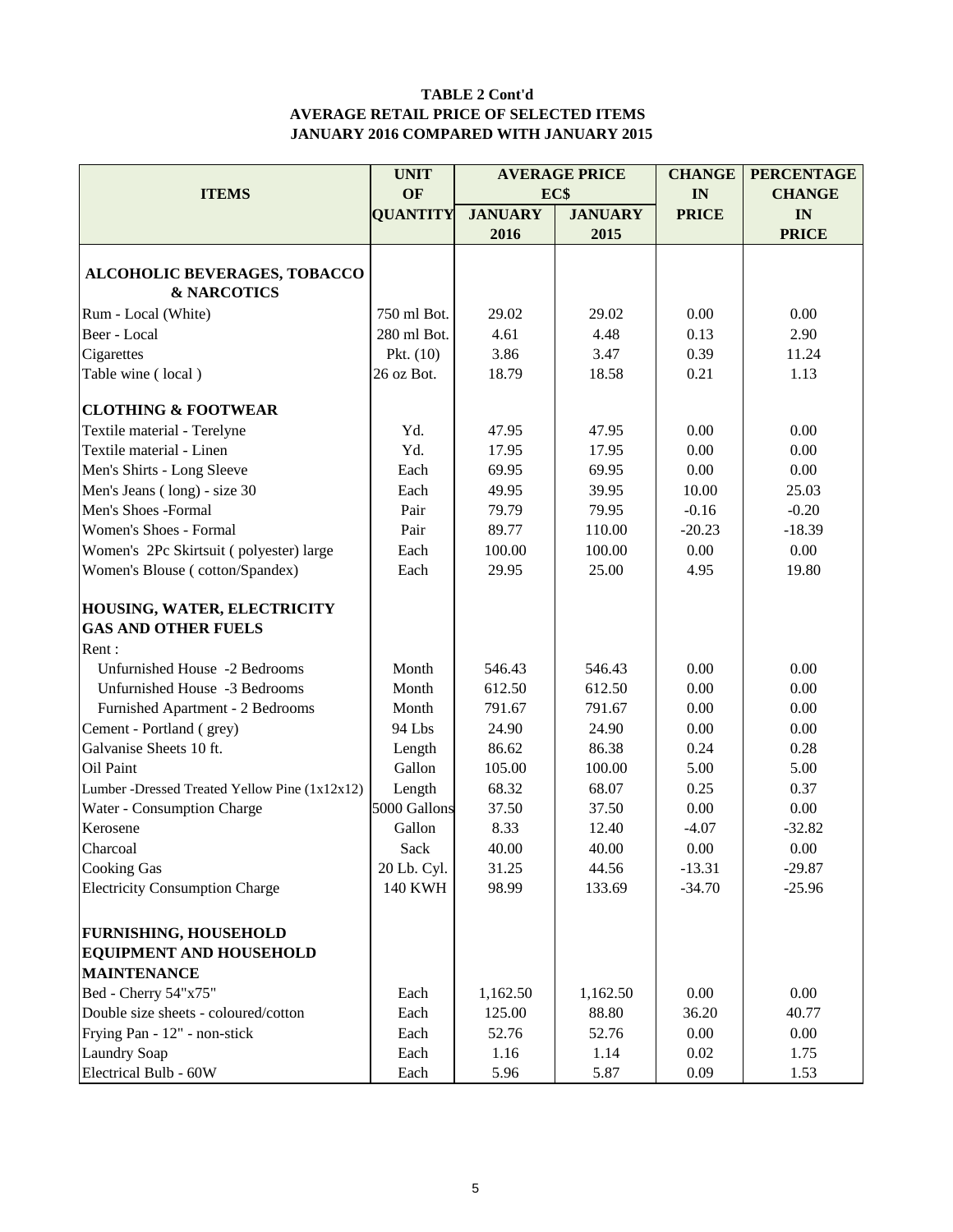#### **TABLE 2 Cont'd AVERAGE RETAIL PRICE OF SELECTED ITEMS JANUARY 2016 COMPARED WITH JANUARY 2015**

|                                             | <b>UNIT</b>     |                | <b>AVERAGE PRICE</b> | <b>CHANGE</b> | <b>PERCENTAGE</b> |
|---------------------------------------------|-----------------|----------------|----------------------|---------------|-------------------|
| <b>ITEMS</b>                                | <b>OF</b>       | EC\$           |                      | IN            | <b>CHANGE</b>     |
|                                             | <b>QUANTITY</b> | <b>JANUARY</b> | <b>JANUARY</b>       | <b>PRICE</b>  | IN                |
|                                             |                 | 2016           | 2015                 |               | <b>PRICE</b>      |
|                                             |                 |                |                      |               |                   |
| <b>HEALTH</b>                               |                 |                |                      |               |                   |
| Doctor's Fee - Gynaecologist                | Visit           | 60.00          | 50.00                | 10.00         | 20.00             |
| Eye Care                                    | Test            | 100.00         | 100.00               | 0.00          | 0.00              |
| Hospitalisation (Private Ward)              | Day             | 75.00          | 75.00                | 0.00          | 0.00              |
| Drug for Hypertension                       | Month supply    | 3.50           | 3.50                 | 0.00          | 0.00              |
| Drug for Diabetes                           | Month supply    | 13.75          | 13.70                | 0.05          | 0.36              |
| Cough, Cold Preparation                     | 125 ml.         | 15.35          | 15.58                | $-0.23$       | $-1.48$           |
| <b>Dental Care</b>                          | Visit           | 123.33         | 116.67               | 6.66          | 5.71              |
| Chest X-ray                                 | Test            | 120.00         | 120.00               | 0.00          | 0.00              |
| <b>TRANSPORT</b>                            |                 |                |                      |               |                   |
| Petrol - Unleaded                           | Gallon          | 10.30          | 12.72                | $-2.42$       | $-19.03$          |
| Vehicle License (car) - not exd. 2000 lbs   | Year            | 470.00         | 470.00               | 0.00          | 0.00              |
| Bus Fare - Mesopotamia                      | One Way         | 3.00           | 3.00                 | 0.00          | 0.00              |
| Boat Fare - Bequia                          | One Way         | 25.00          | 25.00                | 0.00          | 0.00              |
| <b>COMMUNICATION</b>                        |                 |                |                      |               |                   |
| Telephone Service - rental of line-domestic | Month           | 23.46          | 23.46                | 0.00          | 0.00              |
| Telephone - Consumption Charge              | 226 Units       | 18.08          | 18.08                | 0.00          | 0.00              |
| <b>Internet Charge</b>                      | Month           | 101.70         | 101.70               | 0.00          | 0.00              |
| Fixed Line Domestic Rate - peak             | Minute          | 0.08           | 0.08                 | 0.00          | 0.00              |
| Mobile to Mobile - domestic                 | Minute          | 0.78           | 0.78                 | 0.00          | 0.00              |
| <b>RECREATION AND CULTURE</b>               |                 |                |                      |               |                   |
| Television 26" Flat panel                   | Each            | 1,999.00       | 1,999.00             | 0.00          | 0.00              |
| Cable TV Basic Charge                       | Month           | 74.75          | 74.75                | 0.00          | 0.00              |
| Laptop Computer -13.3 " screen 2 GB         | Each            | 3,832.24       | 3,832.24             | 0.00          | 0.00              |
| Desktop Computer - 14" Monitor 3 GB         | Each            | 2,071.45       | 2,071.45             | 0.00          | 0.00              |
| Car Remote Control                          | Each            | 250.00         | 250.00               | 0.00          | 0.00              |
| Dog Food (Canned)                           | 374 g Tin       | 3.37           | 3.29                 | 0.08          | 2.43              |
| Dance Admission to Night Club               | Per Person      | 20.00          | 20.00                | 0.00          | 0.00              |
| Carnival costume and Band Fees (Adult)      | Each            | 275.00         | 250.00               | 25.00         | 10.00             |
|                                             |                 |                |                      |               |                   |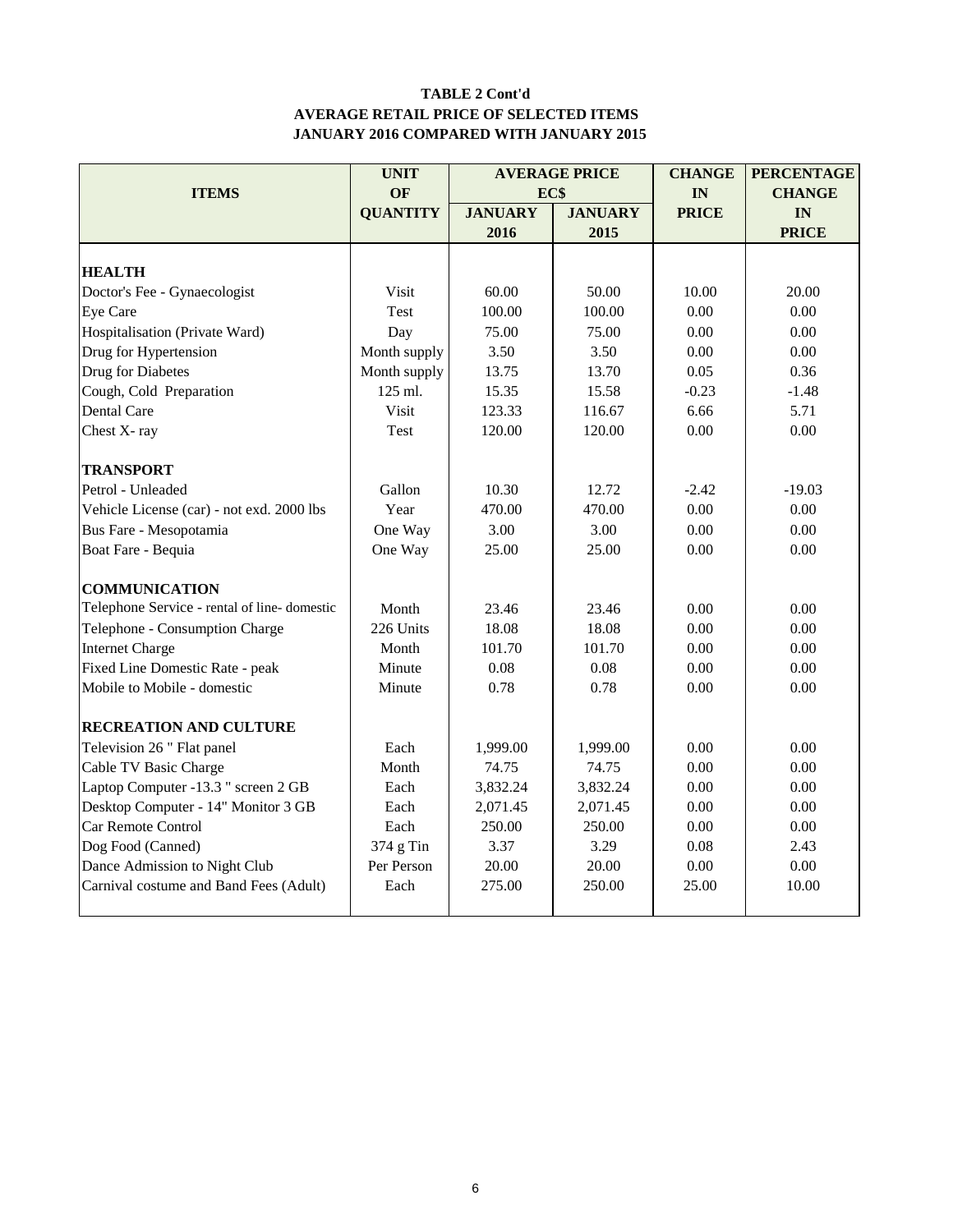#### **TABLE 2 Cont'd AVERAGE RETAIL PRICE OF SELECTED ITEMS JANUARY 2016 COMPARED WITH JANUARY 2015**

|                                     | <b>UNIT</b><br><b>AVERAGE PRICE</b> |                |                | <b>CHANGE</b> | <b>PERCENTAGE</b> |
|-------------------------------------|-------------------------------------|----------------|----------------|---------------|-------------------|
| <b>ITEMS</b>                        | OF                                  |                | EC\$           | IN            | <b>CHANGE</b>     |
|                                     | <b>QUANTITY</b>                     | <b>JANUARY</b> | <b>JANUARY</b> | <b>PRICE</b>  | IN                |
|                                     |                                     | 2016           | 2015           |               | <b>PRICE</b>      |
|                                     |                                     |                |                |               |                   |
| <b>EDUCATION</b>                    |                                     |                |                |               |                   |
| Pre-Primary - Private               | Month                               | 205.00         | 205.00         | 0.00          | 0.00              |
| Primary School Fee - Private        | Term                                | 825.00         | 650.00         | 175.00        | 26.92             |
| Secondary School Fee - Private      | Term                                | 100.00         | 100.00         | 0.00          | 0.00              |
| Newspaper - Local                   | Each                                | 1.50           | 1.50           | 0.00          | 0.00              |
| Exercise Book - Primary - 24 leaves | Each                                | 0.86           | 0.85           | 0.01          | 1.18              |
| <b>Lead Pencils</b>                 | Each                                | 0.87           | 0.92           | $-0.05$       | $-5.43$           |
| Mathematics Textbook - From 4       | Each                                | 79.72          | 80.16          | $-0.44$       | $-0.55$           |
| Tuition for local evening classes   | Per Subject                         | 100.00         | 100.00         | 0.00          | 0.00              |
| <b>RESTAURANTS AND HOTELS</b>       |                                     |                |                |               |                   |
| Chicken Lunch - regular             | Each                                | 13.86          | 13.86          | 0.00          | 0.00              |
| Fish Lunch - regular                | Each                                | 13.86          | 15.10          | $-1.24$       | $-8.21$           |
| Fast Food - 2 Pc Chicken and Fries  | Each                                | 16.85          | 16.85          | 0.00          | 0.00              |
| <b>MISCELLANEOUS GOODS</b>          |                                     |                |                |               |                   |
| <b>AND SERVICES</b>                 |                                     |                |                |               |                   |
| <b>Toilet Soap</b>                  | 125g                                | 3.53           | 3.46           | 0.07          | 2.02              |
| Toothpaste                          | 130g Tube                           | 9.06           | 9.17           | $-0.11$       | $-1.20$           |
| Men's Haircut                       | <b>Visit</b>                        | 10.00          | 10.00          | 0.00          | 0.00              |
| Women's Hairdressing (Relaxer)      | Visit                               | 64.81          | 64.81          | 0.00          | 0.00              |
| Disposable Diapers (medium)         | 10 per Pk.                          | 12.77          | 12.77          | 0.00          | 0.00              |
| Health Insurance - Group (family)   | $\geq$ 3 Persons                    | 307.00         | 307.00         | 0.00          | 0.00              |
| Legal Expenses (Affidavit)          | Fee                                 | 250.00         | 250.00         | 0.00          | 0.00              |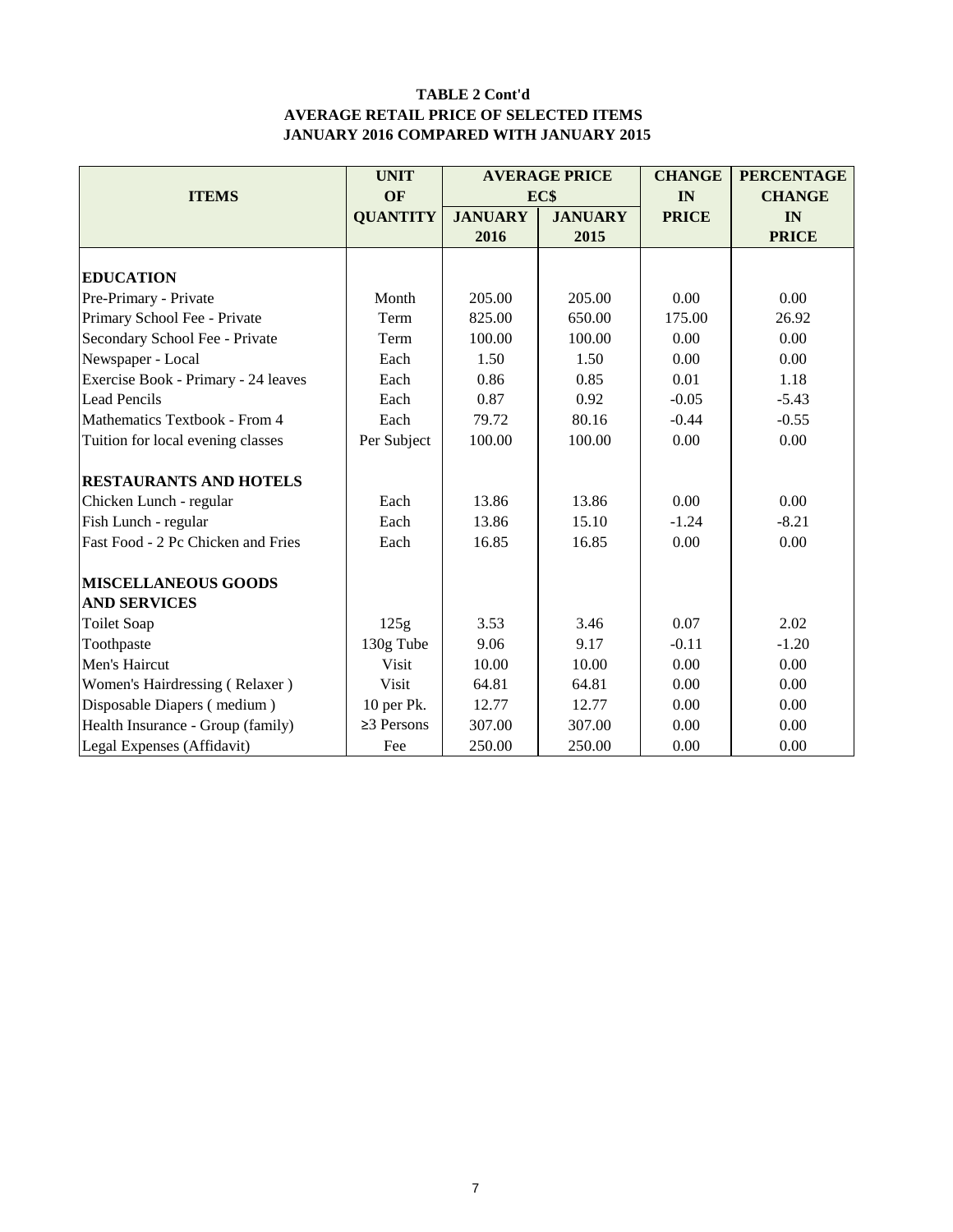#### **TABLE 3 THE CONSUMER PRICE INDEX BY MAIN GROUPS JANUARY 2010 = 100**

| <b>GROUPS</b>                                                            |        | <b>WEIGHT DECEMBER</b> | <b>JANUARY</b> | <b>JANUARY</b> | PERCENTAGE CHANGE<br><b>OVER PREVIOUS:</b> |                               |  |
|--------------------------------------------------------------------------|--------|------------------------|----------------|----------------|--------------------------------------------|-------------------------------|--|
|                                                                          |        | 2015                   | 2016           | 2015           | <b>MONTH</b><br><b>DECEMBER</b>            | <b>YEAR</b><br><b>JANUARY</b> |  |
| 01. Food and Non-Alcoholic Beverages                                     | 21.91  | 110.1                  | 110.0          | 112.9          | $-0.1$                                     | $-2.6$                        |  |
| 02. Alcoholic Beverages, Tobacco & Narcotics                             | 3.87   | 111.1                  | 112.3          | 109.1          | 1.1                                        | 2.9                           |  |
| 03. Clothing and Footwear                                                | 3.22   | 102.6                  | 104.1          | 102.8          | 1.5                                        | 1.3                           |  |
| 04. Housing, Water, Electricity, Gas and other<br>Fuels                  | 30.06  | 97.7                   | 96.9           | 103.5          | $-0.8$                                     | $-6.4$                        |  |
| 05. Furnishings, Household Equipment and<br><b>Household Maintenance</b> | 6.59   | 101.8                  | 102.1          | 101.6          | 0.3                                        | 0.5                           |  |
| 06. Health                                                               | 1.79   | 109.3                  | 108.0          | 102.8          | $-1.2$                                     | 5.1                           |  |
| 07. Transport                                                            | 11.84  | 117.0                  | 115.8          | 124.5          | $-1.0$                                     | $-7.0$                        |  |
| 08. Communication                                                        | 9.41   | 106.3                  | 106.3          | 100.3          | 0.0                                        | 6.0                           |  |
| 09. Recreation and Culture                                               | 3.81   | 102.6                  | 103.3          | 102.6          | 0.7                                        | 0.7                           |  |
| 10. Education                                                            | 1.32   | 110.2                  | 108.5          | 109.0          | $-1.5$                                     | $-0.5$                        |  |
| 11. Restaurants and Hotels                                               | 1.87   | 102.4                  | 102.1          | 103.3          | $-0.3$                                     | $-1.2$                        |  |
| 12. Miscellaneous Goods and Services                                     | 4.31   | 101.2                  | 101.2          | 101.0          | 0.0                                        | 0.2                           |  |
| <b>ALL ITEMS</b>                                                         | 100.00 | 105.1                  | 104.7          | 107.5          | $-0.4$                                     | $-2.6$                        |  |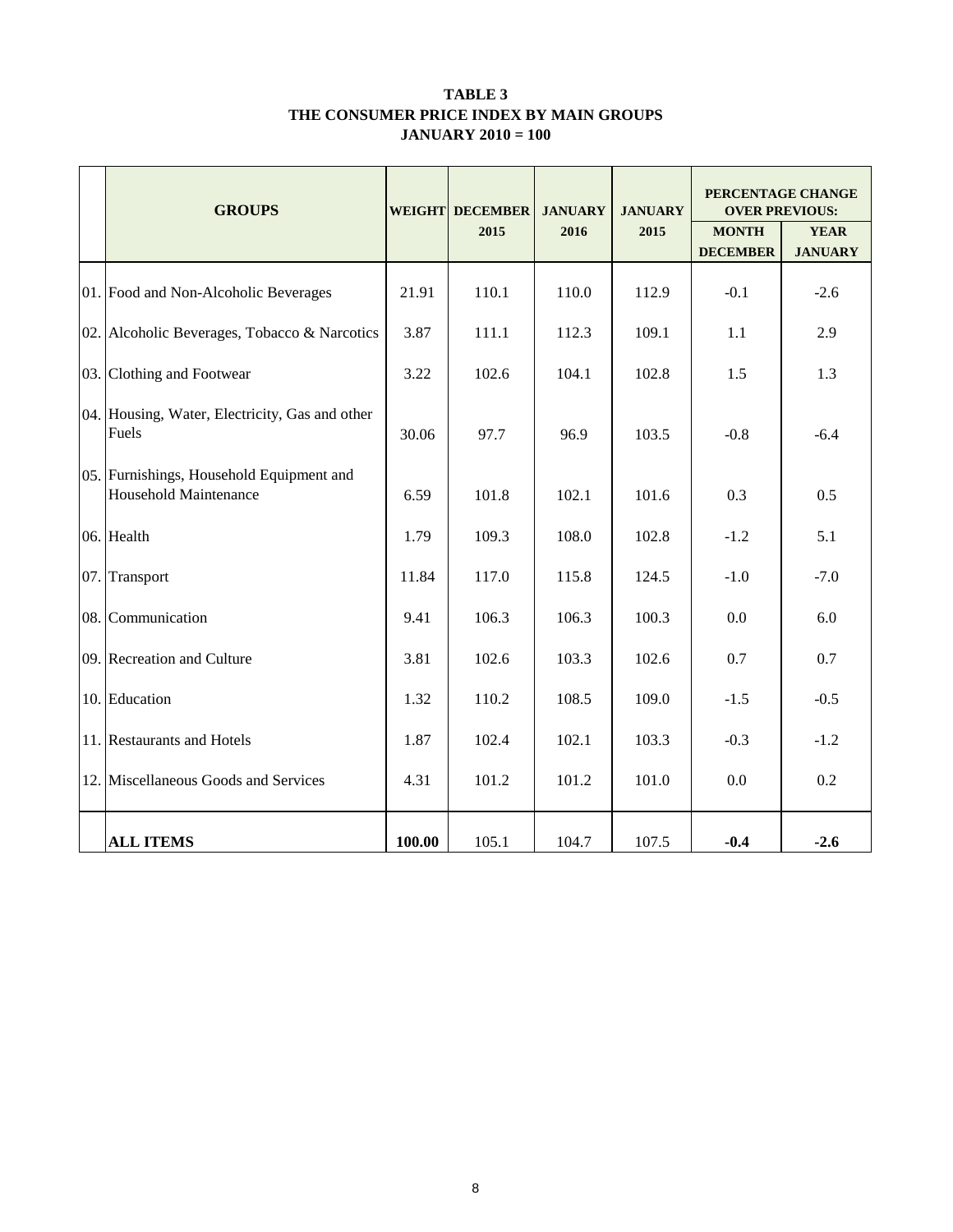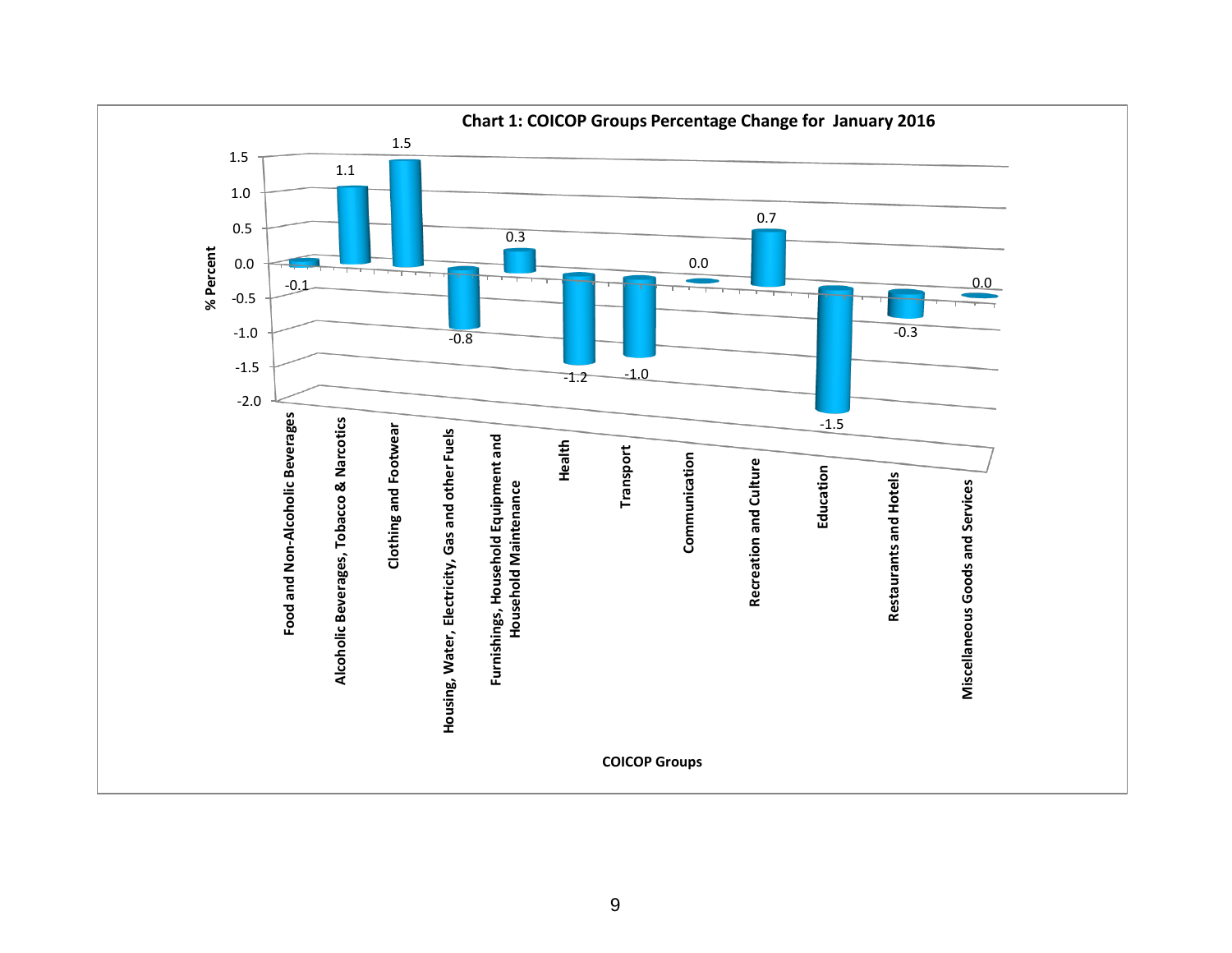#### **CONTRIBUTION TO CHANGE TABLE 4 THE CONSUMER PRICE INDEX BY MAIN GROUPS JANUARY 2010 = 100**

|     |                                               |               |                 |                |               | <b>Cost Weight</b> |                | <b>Change</b> in | <b>Contribution</b> |
|-----|-----------------------------------------------|---------------|-----------------|----------------|---------------|--------------------|----------------|------------------|---------------------|
|     | <b>GROUPS</b>                                 | <b>WEIGHT</b> | <b>DECEMBER</b> | <b>JANUARY</b> | Percentage    | <b>DECEMBER</b>    | <b>JANUARY</b> | Cost             | to                  |
|     |                                               |               | 2015            | 2016           | <b>Change</b> | 2015               | 2016           | Weight           | <b>Change</b>       |
|     |                                               |               |                 |                |               |                    |                |                  | $\frac{0}{0}$       |
|     |                                               |               |                 |                |               |                    |                |                  |                     |
| 1.  | Food and Non-Alcoholic Beverages              | 21.91         | 110.1           | 110.0          | $-0.1$        | 2,412.29           | 2,409.22       | $-3.1$           | 7.7                 |
|     |                                               |               |                 |                |               |                    |                |                  |                     |
| 2.  | Alcoholic Beverages, Tobacco & Narcotics      | 3.87          | 111.1           | 112.3          | 1.1           | 429.96             | 434.60         | 4.6              | $-11.6$             |
|     |                                               |               |                 |                |               |                    |                |                  |                     |
|     |                                               |               |                 |                |               |                    |                |                  |                     |
| 3.  | Clothing and Footwear                         | 3.22          | 102.6           | 104.1          | 1.5           | 330.37             | 335.20         | 4.8              | $-12.1$             |
|     | 4. Housing, Water, Electricity, Gas and other | 30.06         | 97.7            | 96.9           | $-0.8$        | 2,936.86           | 2,912.81       | $-24.0$          | 60.1                |
|     | Fuels                                         |               |                 |                |               |                    |                |                  |                     |
| 5.  | Furnishings, Household Equipment and          | 6.59          | 101.8           | 102.1          | 0.3           | 670.86             | 672.84         | 2.0              | $-4.9$              |
|     | Household Maintenance                         |               |                 |                |               |                    |                |                  |                     |
|     |                                               |               |                 |                |               |                    |                |                  |                     |
| 6.  | Health                                        | 1.79          | 109.3           | 108.0          | $-1.2$        | 195.65             | 193.32         | $-2.3$           | 5.8                 |
| 7.  | Transport                                     | 11.84         | 117.0           | 115.8          | $-1.0$        | 1,385.28           | 1,371.07       | $-14.2$          | 35.5                |
|     |                                               |               |                 |                |               |                    |                |                  |                     |
| 8.  | Communication                                 | 9.41          | 106.3           | 106.3          | 0.0           | 1,000.28           | 1,000.28       | 0.0              | 0.0                 |
| 9.  | Recreation and Culture                        | 3.81          | 102.6           | 103.3          | 0.7           | 390.91             | 393.57         | 2.7              | $-6.7$              |
|     |                                               |               |                 |                |               |                    |                |                  |                     |
|     | 10. Education                                 | 1.32          | 110.2           | 108.5          | $-1.5$        | 145.46             | 143.22         | $-2.2$           | 5.6                 |
|     | 11. Restaurants and Hotels                    | 1.87          | 102.4           | 102.1          | $-0.3$        | 191.49             | 190.93         | $-0.6$           | 1.4                 |
|     |                                               |               |                 |                |               |                    |                |                  |                     |
| 12. | Miscellaneous Goods and Services              | 4.31          | 101.2           | 101.2          | 0.0           | 436.17             | 436.17         | 0.0              | $0.0\,$             |
|     | <b>ALL ITEMS</b>                              | 100.00        | 105.1           | 104.7          | $-0.4$        | 10,510.00          | 10,470.00      | $-40.0$          | 100.0               |